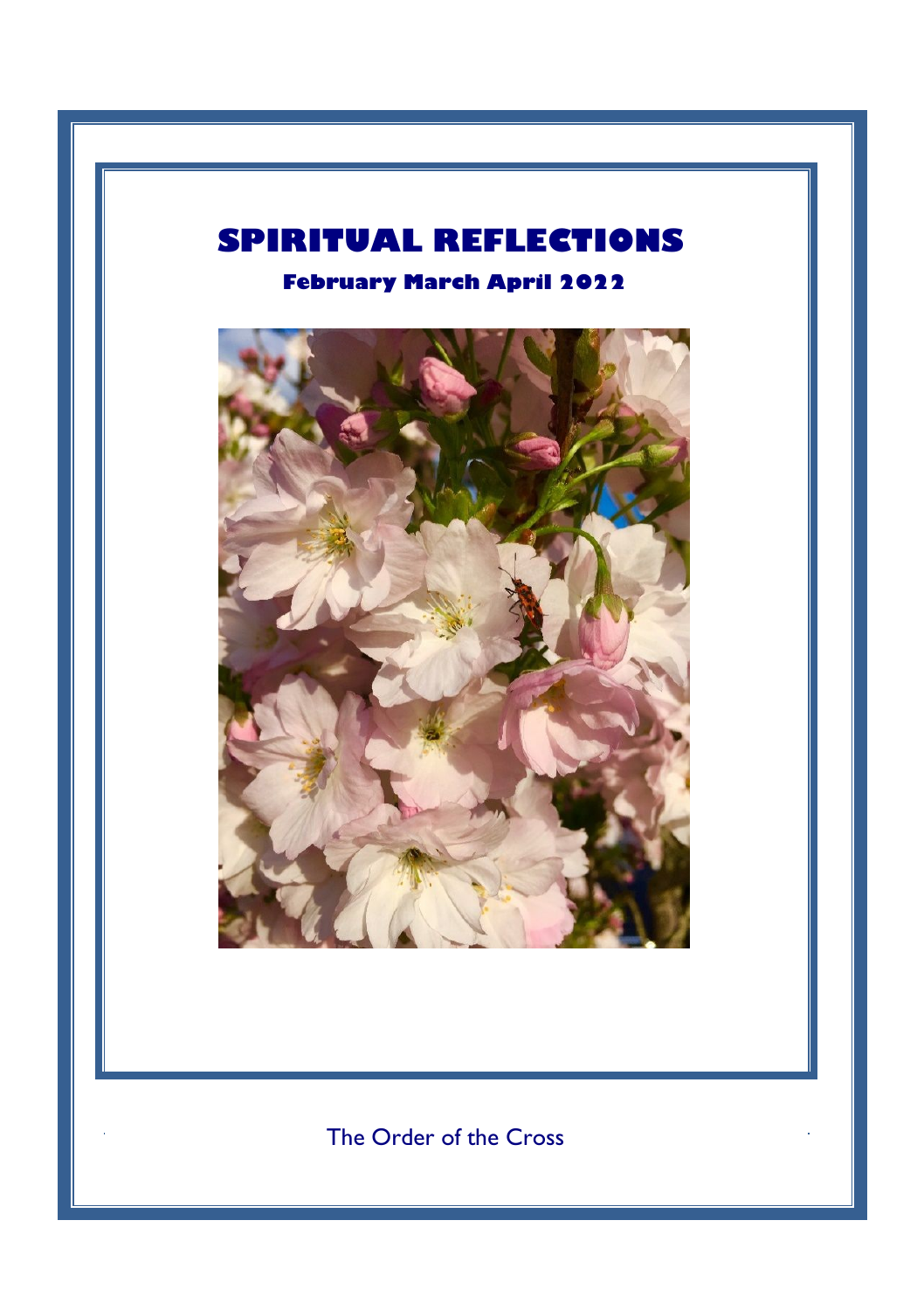# **ORDER OF THE CROSS BOOKLETS**

Free downloadable booklets can be found on our website (orderofthecross.org) by going to Publications and clicking on Downloadable Booklets, as below. These are in pdf format.





 **THE ORDER OF THE CROSS SPIRITUAL REFLECTIONS February March April 2022**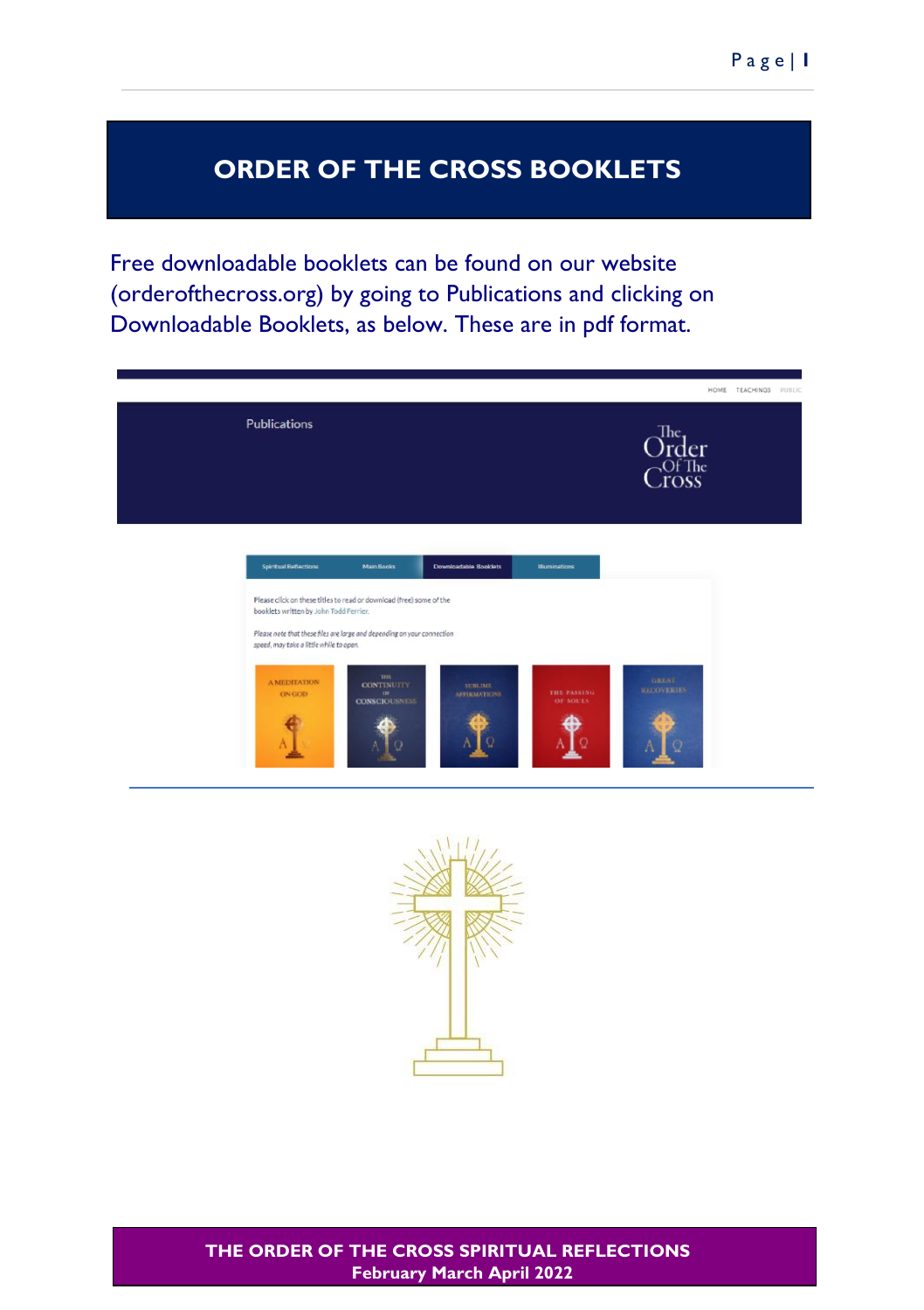#### **Thoughts to Inspire**



**We live in a Universe of Motion.** As citizens of that Universe, we are sharers of the Divine Mystery. The Law of Motion is inherent in everything created by the Eternal Love and Wisdom, and contains the Secret of HIS Majesty, and thus obtains in the miniature worlds even as it obtains in the great worlds. It lies behind the secret of Life, Light and Balance in all systems, in the individual members of the systems, and in the corporate body of those always accounted the Children of the FATHER-MOTHER, who make up the Cosmic wholeness in a World, a Planet, a Star like our Sun, or a Star like Sirius. There is nought of the Divine Mystery we do not share; the electrons of our Being, the forms and dual action of which are built up into the fashion of a Soul through motion, contain HIS Mystery.

*Extract from 'Herald of the Cross,* Vol X *by John T Ferrier, page 111*

#### **THE ORDER OF THE CROSS SPIRITUAL REFLECTIONS February March April 2022**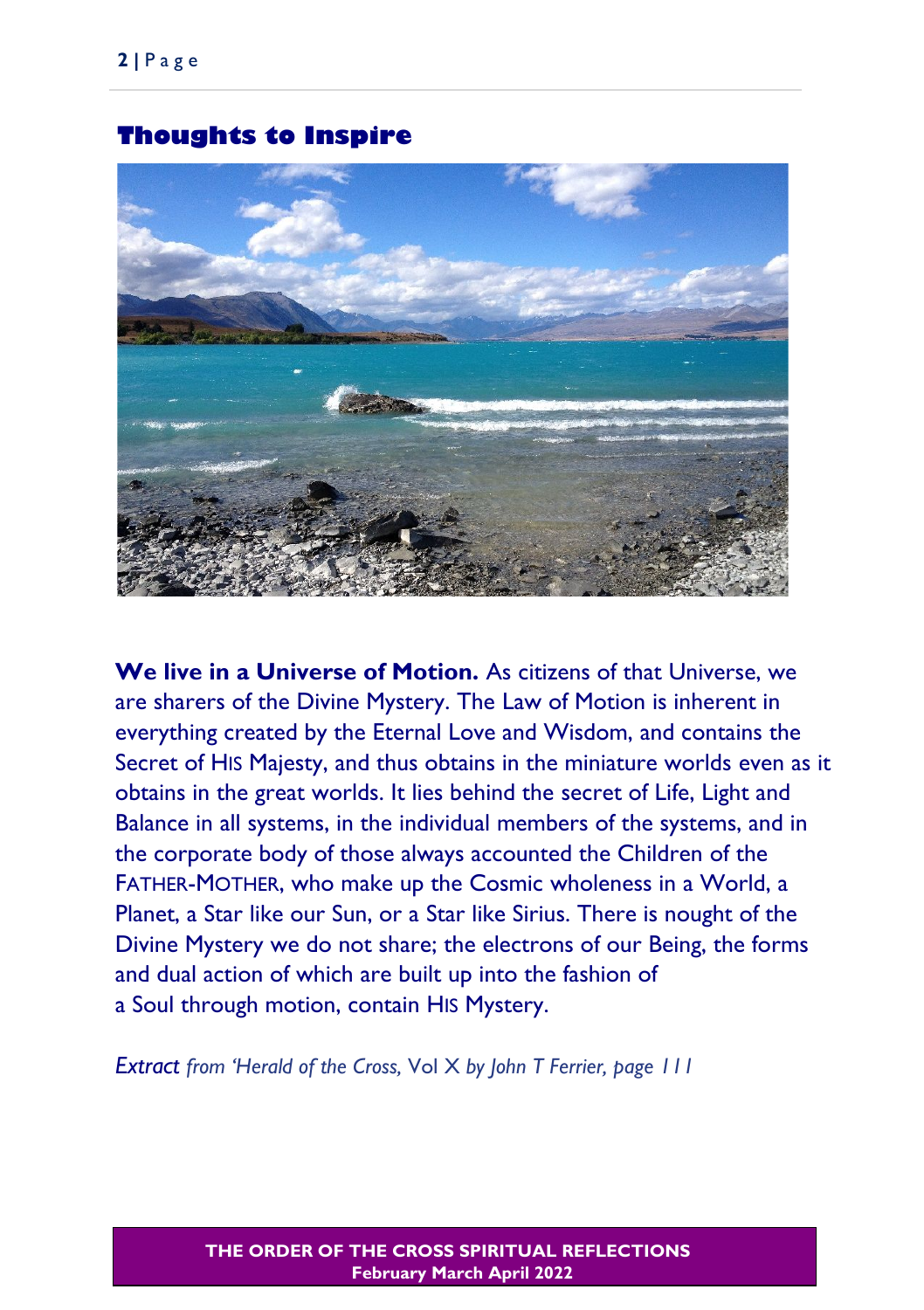# **From the Teachings**

#### **The Realm of Radiance**

MAKE MANIFEST in all things HIS Excellency. Let GOD be the first and the last in your life, in your speech, in your service, in your judgements, in your manifestation. Live for HIM; never live for another apart from HIM in your consciousness. "Oh," you say, "I am so busy. Even from morning until night I am so busy with other things." We are all busy, we all have things to attend to; but you can do the humblest service, the most outward service, as if HE were present with you; and HE is. Try to remember that and do it as for HIM. Live in the consciousness that HE is with you. You say, "It is all very well if you are able to dwell up in those Realms of Radiance, but down here amid the murky conditions of the Earth-life, how different it is!" We are all amid those conditions, we all see something of them, we all feel something of them, aye, more than that, more; for as the Being beholds and realizes, the greater is the outward affliction – if I may use that term – likely to proceed from the vibrations that are so contrary to and out of harmony with a Christ-like life, even with a Jesus life. Try, *try* to remember that HE is with you from morning to night, and from the night until the morning, and that HE companions you through HIS mediatorial ministries. Climb, *climb* the heights. HE will help you. If you grow thirsty on the way, HE will supply you with that Water which has eternal refreshing. If you are needing stimulant, HE will give you of the Wine of HIS Being to enrich you. Even the Bread of HIS Heavenly Wisdom will be angelically meted out unto you as you climb the Heights where HIS Path leads.

 *Herald* XXI, pp85/86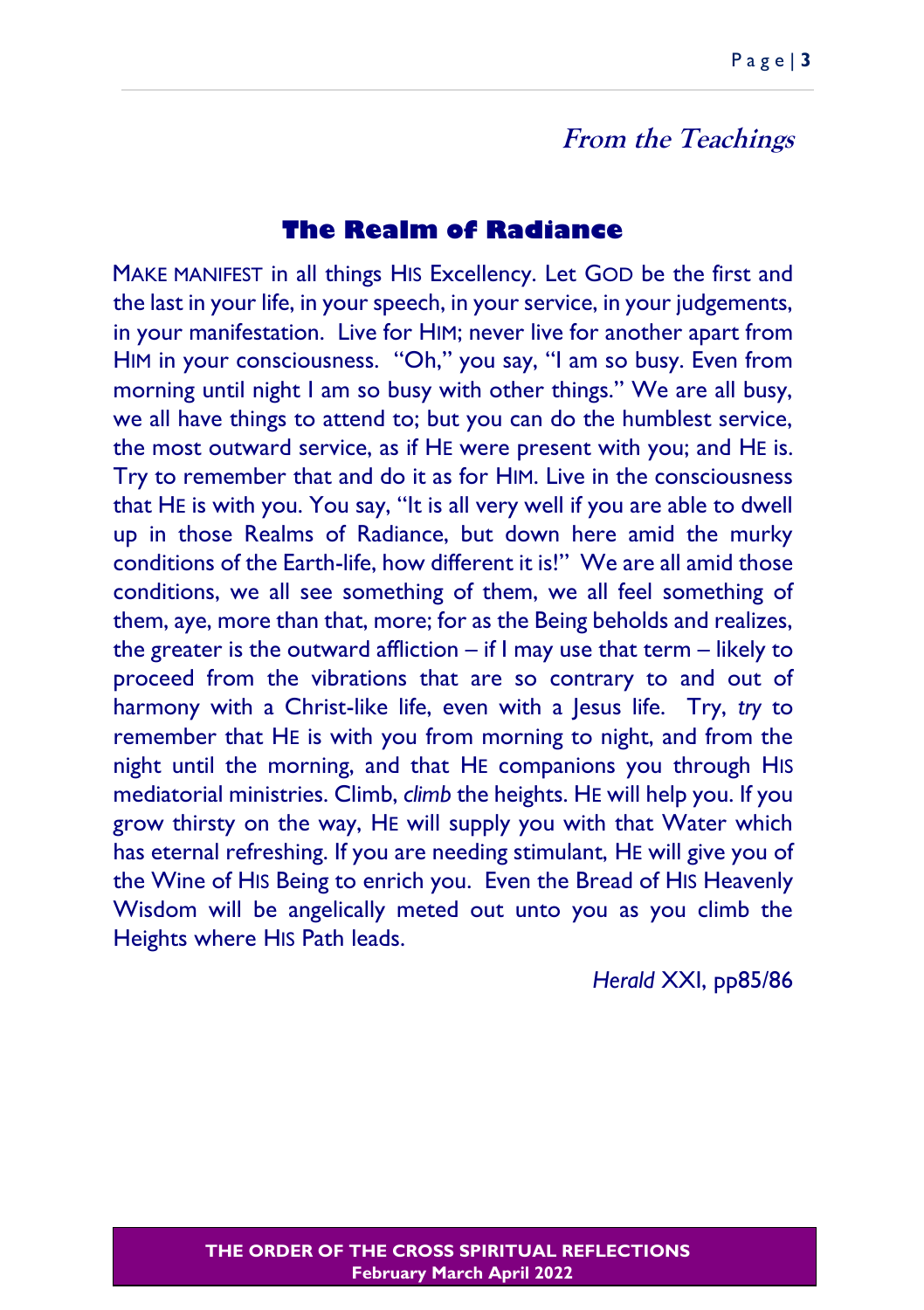### **Reflections upon**

### **The Realm of Radiance**

#### **John Pignéguy**

"LIVE THE LIFE" is an expression that we will probably all be familiar with. It is a powerful phrase whose apparent simplicity is what gives it such potency. As with various aspects of our daily lives, it is one of those things that are "easier said than done." But it also has to be said that the more we try, the more likely it is that we will make some sort of progress. 'Busy-ness' is something that has about it a kind of merit that invests us with a sense of achievement, and while this can certainly be true, we also need to look carefully at ourselves to make sure that we maintain a balance between the various activities. Obviously, we are *in* the world but may feel that we are not *of* it in spiritual terms.

The spiritual life of each one of us is like a tender plant that needs constant nurturing, and outer conditions are adept at disrupting this process, again if we let them. This being so, the remedy is surely at hand. Our founder's words in the extract give us all the guidance we need in these especially difficult times. His visionary spiritual ideals take us up and away from earthly tribulations and give us a truer spiritual perspective. "Climb, *climb* the heights." In outer terms, that expression lifts us step-by-step to where we do indeed see more clearly, and if that is so in our purely physical world, think of the corresponding effect that will take place in our spiritual world.

Our founder's words are always full of understanding and encouragement, both of which enable us to "live the life" to the best of our earthly and spiritual abilities. We are then also more able to quietly share with those we meet on life's journey something of our understanding of how we may all (each in our own way) "… climb the Heights where HIS Path leads."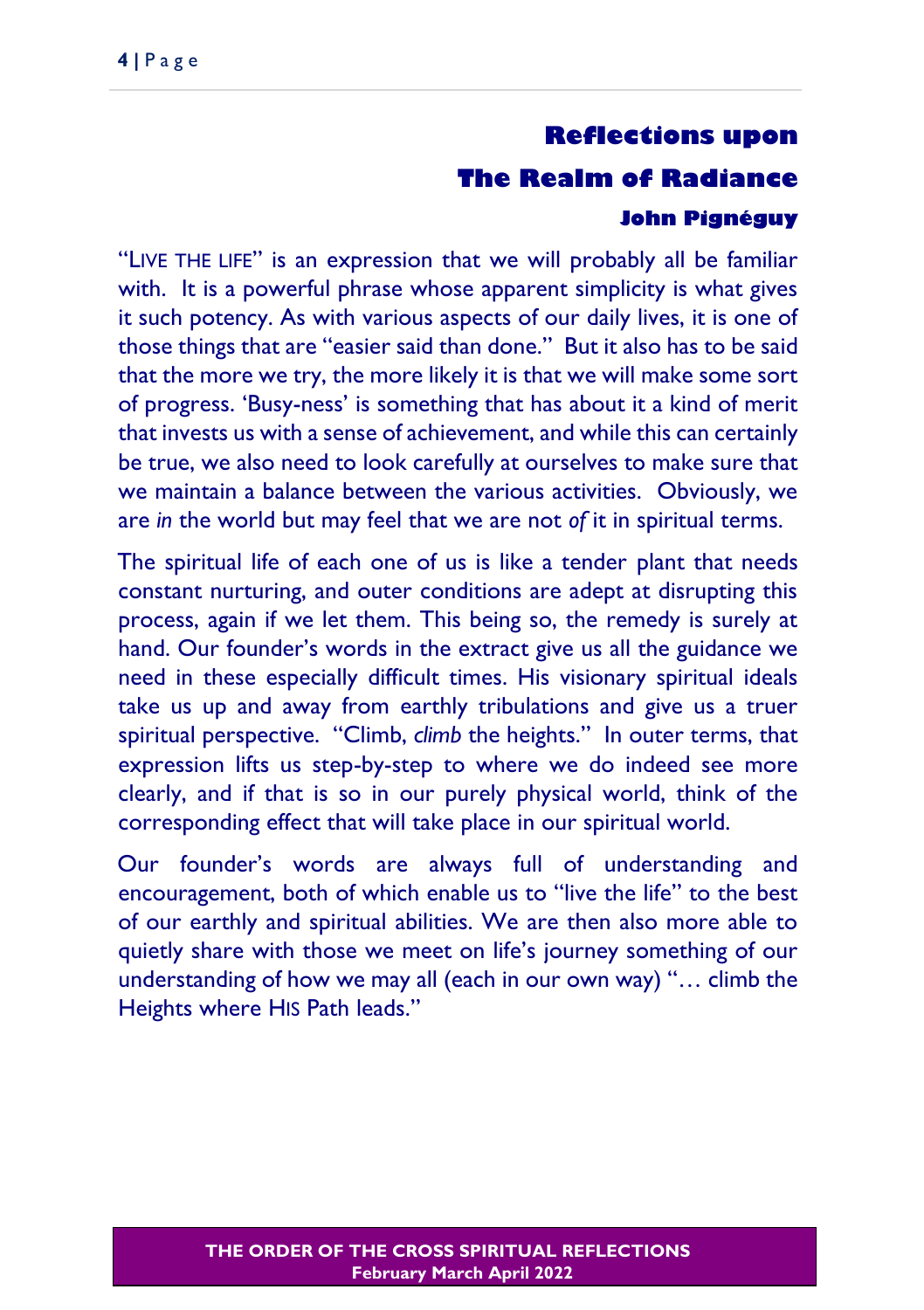# **The Voyage of Life Rosemary Smith (2021)**

**One cannot always live life On the crest of a wave. Life is like the ocean With its peaks and troughs, Its storms and tempest, But we can find calm waters When the storm has passed.**

**There will be blue skies again And the Sun will shine As we rise up, looking to the horizon Wind tossed, taken by the tide, Moved by the currents of life – Letting them flow over us. Swept along on our journey The Heavens will guide us Towards a safe haven.**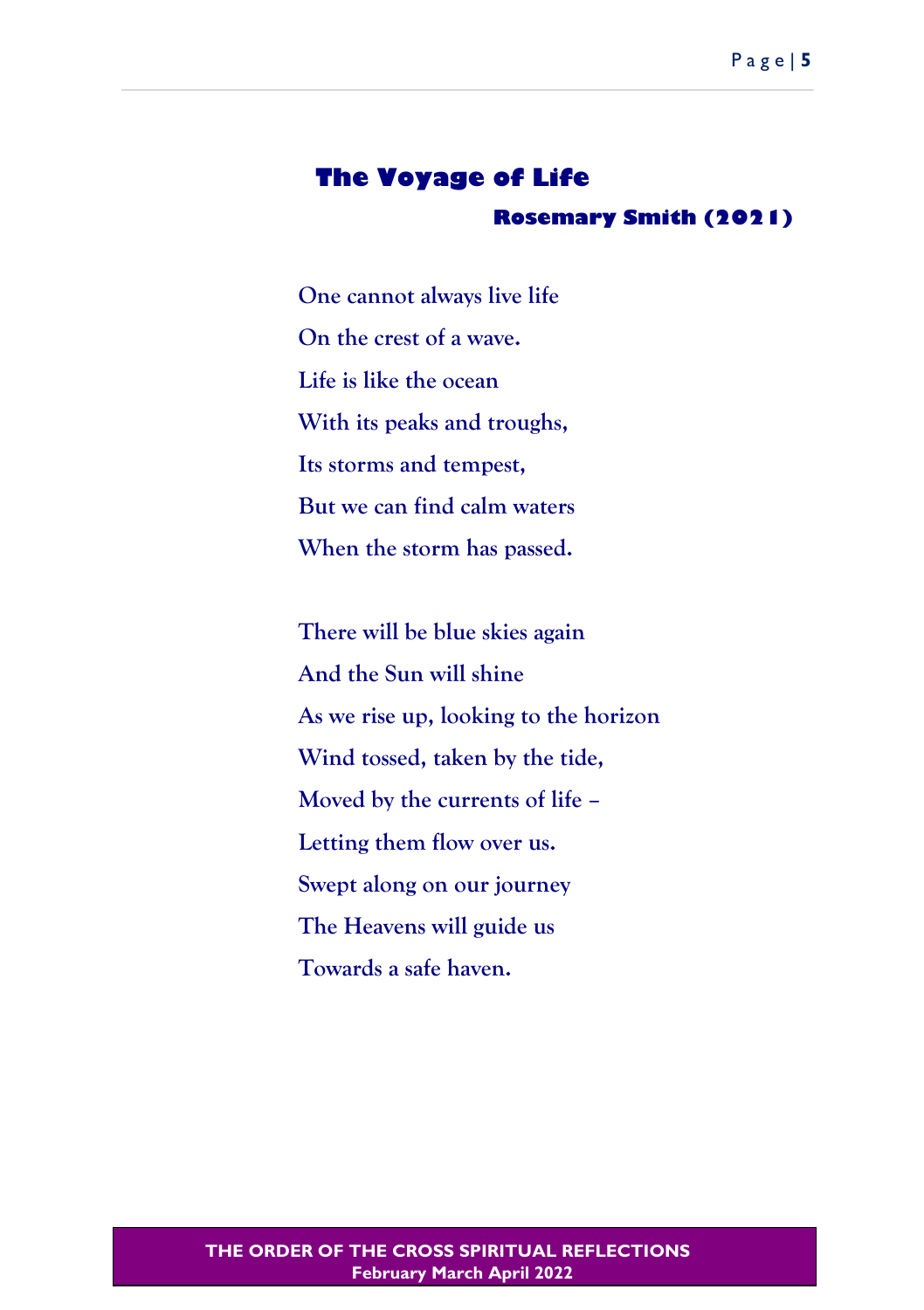

# **Our Contribution to the Planet**

#### **Michael Owen**

THE LAST TWO YEARS have been turbulent and I know that, like me, there are many who have been down at times. At these times we might contemplate the saying: "Pain is inevitable, suffering is optional." And

Shantideva, eighth century Indian thinker, who asks:

"If there is a solution, then what is the need for dejection? If there is not a solution, then what is the point of dejection?"

In the past, many turned to their religion for help at times such as we have been, and are, going through. Some still do but, like the number in our Fellowship on this plane, their number has dramatically declined; in a recent UK survey 70% of 18-24 year olds said they had no religion. History shows that religion has, and indeed still is, so often the cause of violence with the insistence that "ours is the way that you have to follow". Yet the Dalai Lama points out that all the world's major religions, place an emphasis on love, compassion, patience, tolerance and forgiveness!

So many no longer respond to the assertion that religion, whichever that may be, has the answer for them. Yet, if asked, they still say: "I think that there is something there". Now, millions are awakening, as did the woman who found the Lost Coin, to the realization that the answer is not out 'there'; it is in 'here': within.

We see this in the massive increase in the number of books, which are best sellers, written by spiritual thinkers; from the number of their websites that there are to visit and the fact that one such as Eckhart Tolle can fill the Albert Hall. The magazine Mind Body Spirit now runs an annual feature in which it nominates *The 100 Most Spiritually Influential Living People* in that year. Their message is that it is only 'within' that one will be able to make connection with the Cosmic Consciousness, the Eternal Love or ... the FATHER-MOTHER!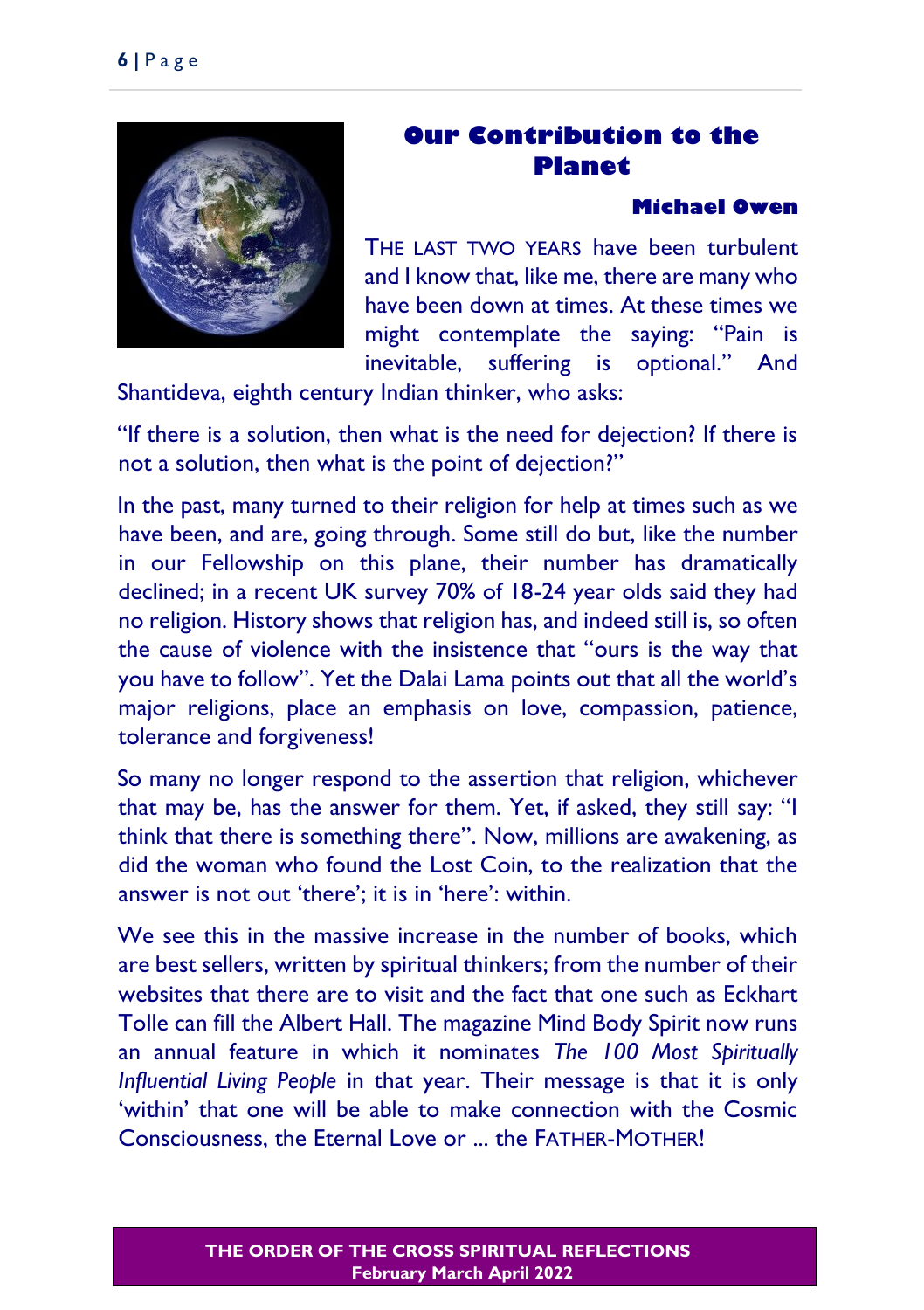The worldwide concern for the future of the planet coming together with the pandemic are causing people to reevaluate life today, for example: What really matters to them? Why do they spend four hours a day in overcrowded public transport or in traffic jams polluting the atmosphere? How debilitating isolation can be. How dependent we all are on those providing essential services who have too often been disregarded as "unskilled".

In the early Heralds Our Friend anticipated the conditions that would have to change in the Western World. And He spoke of equity in commerce (*Herald* VIII, pages 38-9); the impact of machinery, leading to overproduction and uneven distribution of any enrichment (*Herald* XXI, pages 219-24) and that waste matters comes from misuse (*Herald* XXII, p71).

For many years people have complained that "things don't last as they used to", "that it seems to be getting worse", and "it's almost impossible to get anything repaired these days". All of which means more production and sales! Then we see frequent introduction of a new feature to show the product you bought last year is really no good any more. It hasn't got 'Whizzo', just as the one you are about to will be no good next year because it hasn't got 'Whizzo'.

So, it was wonderful to hear Apple announcing last Autumn that it was working on producing products that their users would be able to repair! Let us hope that once again where Apple leads others will follow.

World and business leaders have come to the realization that the wanton misuse of natural resources and the pollution resulting must be stemmed. We should be glad that some progress has been made. However, vested interest continues to impede the advance.

Everyone has a part to play in safeguarding the future of the planet. Let us remember Greta Thunberg the 15 year-old Swedish girl who has had a major impact in raising concern about the need for action on the environment. She decided to spend her schooldays sitting outside the Swedish Parliament with a sign, translating into English as "School strike for climate". Her peaceful protest soon attracted the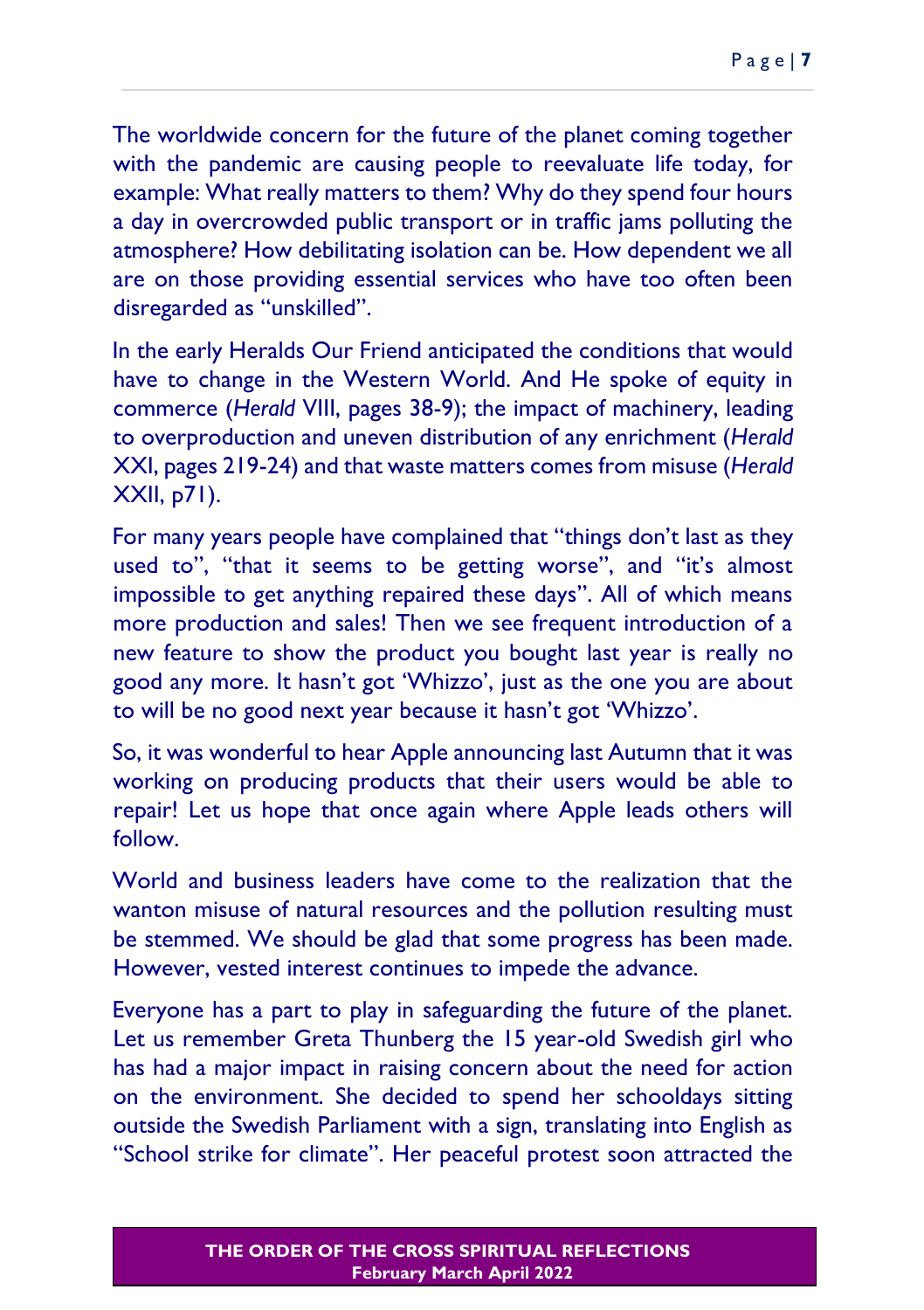attention of the media. She had done her research so could answer their questions with the facts, which were then circulated more widely in their reports. As a result, now thousands turn up to hear her speak and she is regularly invited to speak at major conferences, including COP26, of world political and business leaders.

Another way of benefitting the environment has been highlighted by 107 experts from 52 countries sitting on The Intergovernmental Panel on Climate Change who point out that if the world's population moved to a more plant-based diet, emissions could fall by up to eight billion tonnes a year and health would improve.

On Boxing Day, I read an article headed: *No meat please, we're British: now a third of us approve of Vegan diet*. It reported a survey in which 8% of respondents said that they were already eating a plant-based diet; in 2019 the figure was just over 1%! Today, many restaurants have a special vegetarian, or even vegan, menu and Wagamama advertises that 50% of the items on their menu are vegan.

Fifty years ago, a week away on business for me meant returning home clucking from a surfeit of omelettes. Both my host and I had the embarrassment of a restaurant refusing to provide a vegetarian meal. Then I would not have believed what is now happening!

It can sometimes seem to us that little progress is being made but remember that there was a worldwide conflict taking place when Our Friend passed and all the healing that was, and is, necessary as a result. There is still a lot to be achieved but much has been in those eighty years. In conclusion, a quote from an answer Our Friend gave at Roselle in 1941 on how we may help in healing the World conditions.

What shall we do help more effectively, the healing of the World? The greatest thing we can do is to be one with HIM Who blesses all, Who makes none accursed, but Who works through a million avenues to restore those who have made themselves accursed by turning their back on HIS Truth and HIS ways. To all we send our Blessing in this hour; yes, even to those who have devasted our cities, our villages, our land, our homes. For we would be like HIM Whose Love never changes in its nature, nor is slow to bless where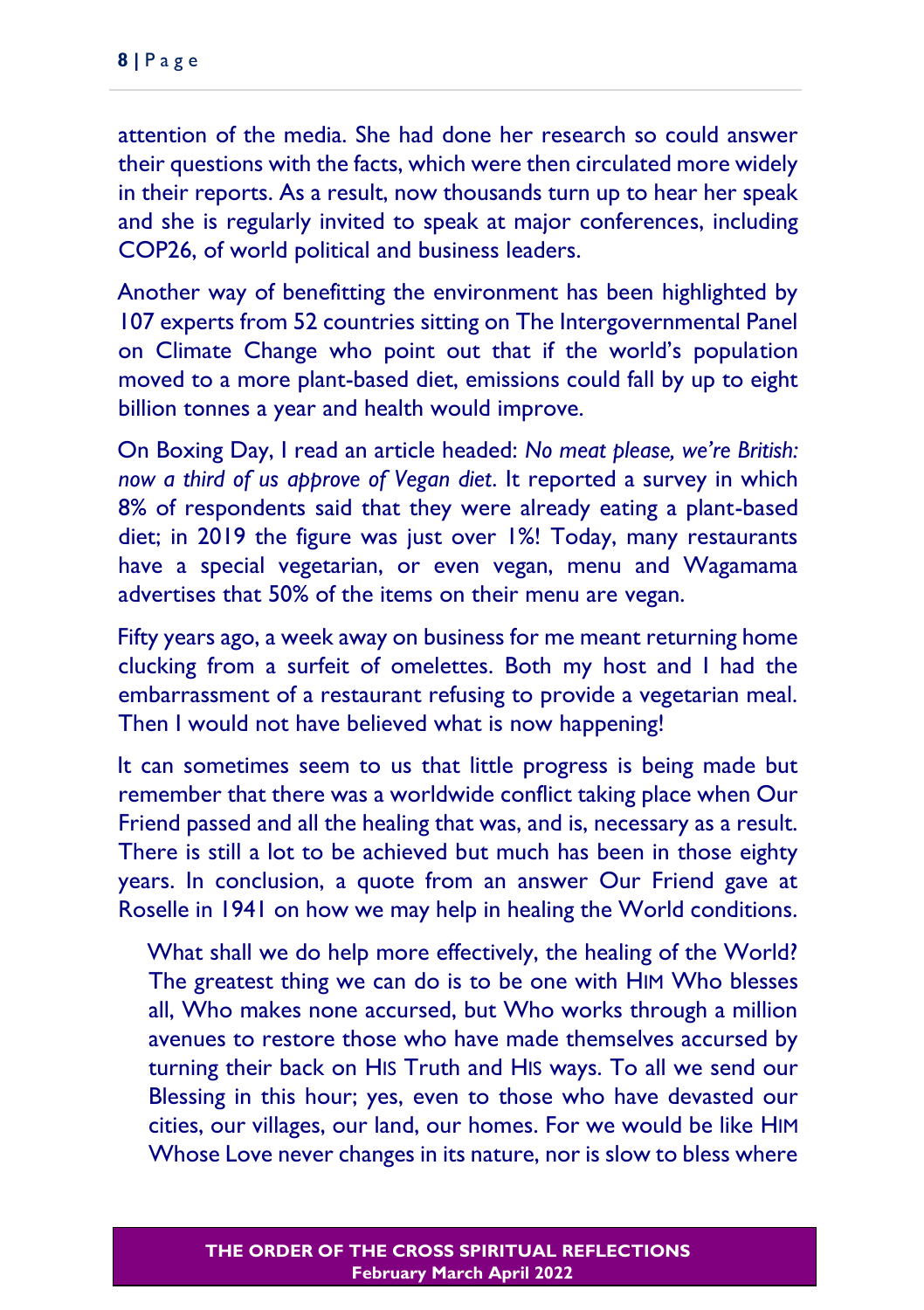and when Blessing is needed and asked for.

#### *Herald* XV, supplement page 65

# **ORDER OF THE CROSS LITERATURE**

The primary books written by John Todd Ferrier are available free of charge by going onto our website under Publications and clicking on the appropriate button or by contacting one of the people below, depending on your location.

#### **Books**

**The Master: His Life and Teachings The Logia or Sayings of the Master Life's Mysteries Unveiled Life's Mysteries Unveiled –** PAPERBACK **The Divine Renaissance Vol. 1 The Divine Renaissance Vol. 2 The Message of Ezekiel The Mystery of the Light Within Us The Message of Isaiah Divine Mysteries** 

**UK: Contact Margaret Jack**  Email: literature.uk@orderofthecross.org **North America: Contact Alexander Guza** Email: literature.usa@orderofthecross.org **Australia & New Zealand Contact Claire Ede** Email: literature.au@orderofthecross.org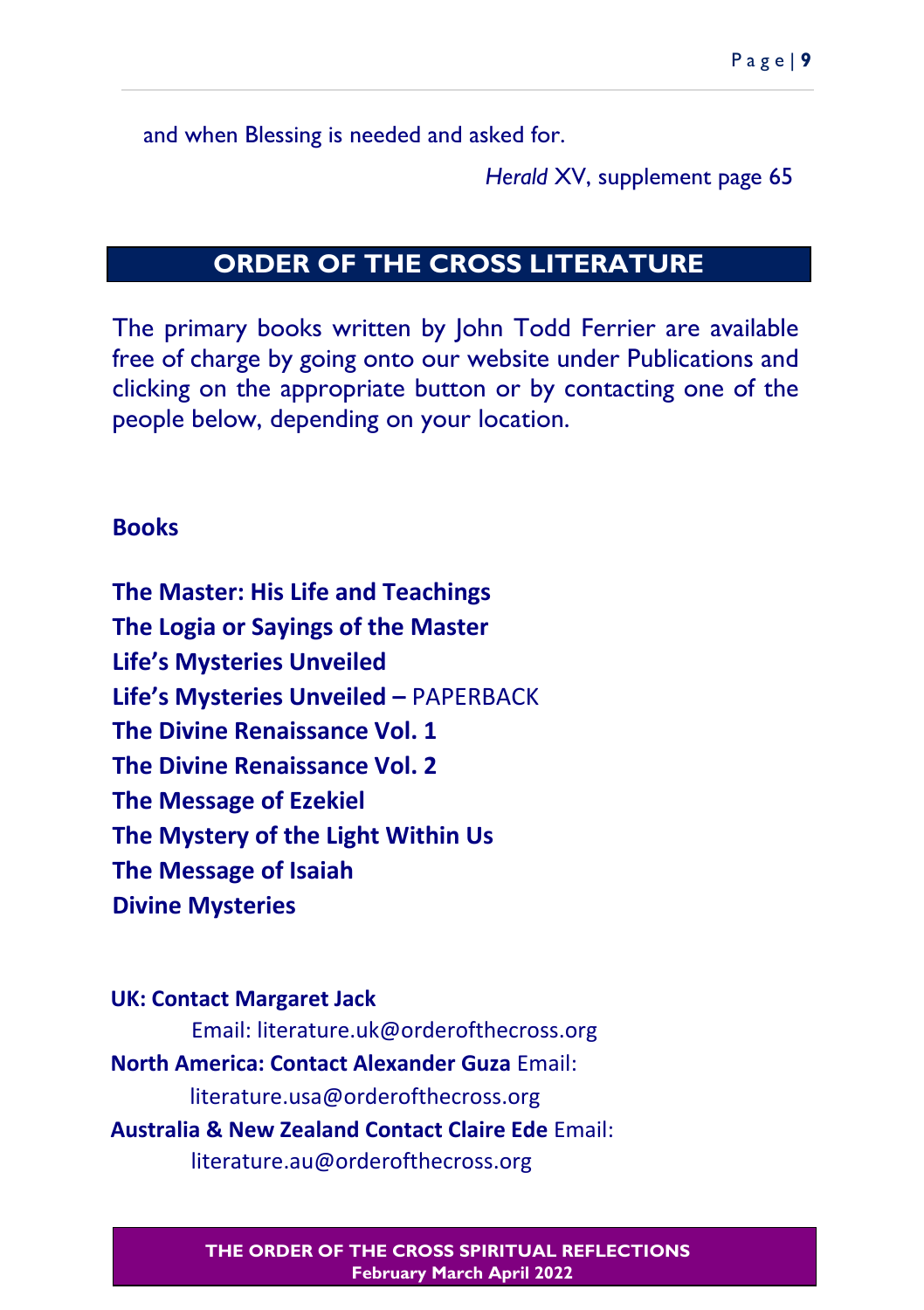### **The Moment of Truth and the Purpose of Life**

#### **Bernard Fallon**

'THE MOMENT OF TRUTH' has evolved into a commonly used phrase and is frequently applied to very humble circumstances, so that it has become 'dumbed down' from a once more exalted state. It is applied to such moments as when we see if the glue has set, and the repair is made good – viewers of The Repair Shop on television will be familiar with this – or when we see if an action we have taken has had its desired effect. I began writing these thoughts on the day celebrating The Epiphany, 6th January, and 'epiphany', a moment of sudden and great revelation or realization, has suffered a similar fate.

For most people, real 'moments of truth' are a rare experience in their daily round but for students of the Teachings they are not so rare. In every unfoldment there is to be found at least one 'moment of Truth' and each 'moment' makes connections with the 'moments' in other unfoldments; each confirming the Truth of the others and together building up a Temple of Heavenly Realities that the Soul may enter and, recalling them from its past, know them to be True.

Very recently I came across a 'moment of Truth' – I cannot be certain, but I think it was not in the Teachings – which, for me, is hugely meaningful and significant. It is, "We are not a Body with a Soul; we are a Soul with a Body." This is not something new, rather something 'known' throughout life, but put in a way that adjusts the way life is looked at. "We are a Soul with a Body". It is worth repeating over and over. It is the keystone of the arch of our understanding about the purpose of this life. It re-evaluates the importance that is generally given to all that we do in this life by placing it in a continuum with the life that comes before and the life that follows. "We are a Soul with a Body". It affirms that we have a Spiritual Life and an Earthly life. And one purpose of our Spiritual Life is to nurture a growing consciousness of Divine Mysteries.

"We are a Soul with a Body". The Soul's processional through this life and the purpose of that processional is beautifully expressed in the following 'moment of Truth' from the unfoldment The Secret Name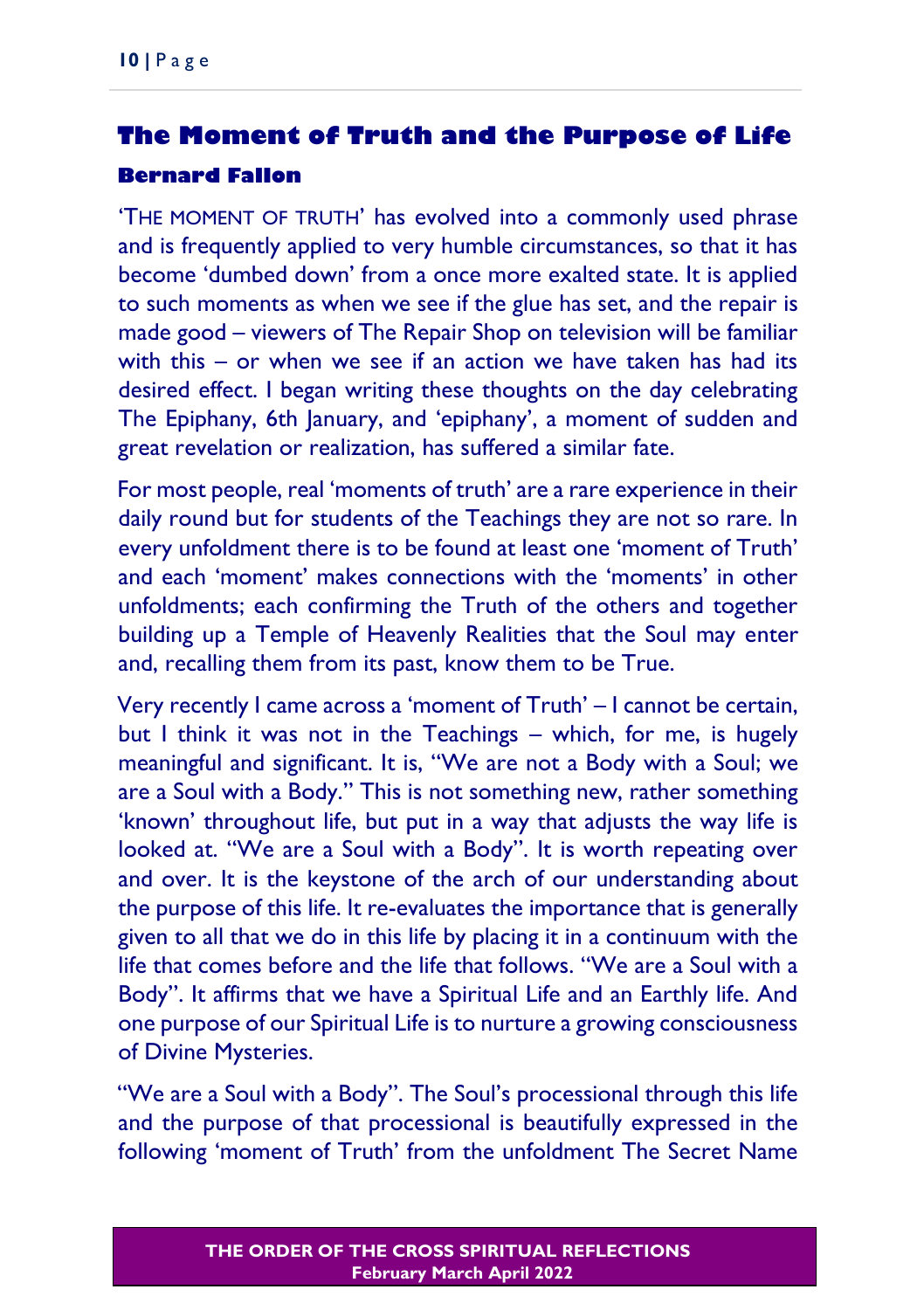of GOD, *Herald* X, p93. Every word, every phrase, is worthy of close reading and appraisal.

You are here as a dweller, not merely to live the life of existence, but to live the Life Eternal. That Life is expressed by the Soul dwelling in the consciousness of HIM. And to live in that state of Life Eternal is not only for your own joy and the revelation from the Heavens of your high estate; it is also for the healing of the World, through making manifest unto it the meaning of Life as distinguished from mere existence.

May we all find ways to contribute to the healing of the World



 **THE ORDER OF THE CROSS SPIRITUAL REFLECTIONS February March April 2022**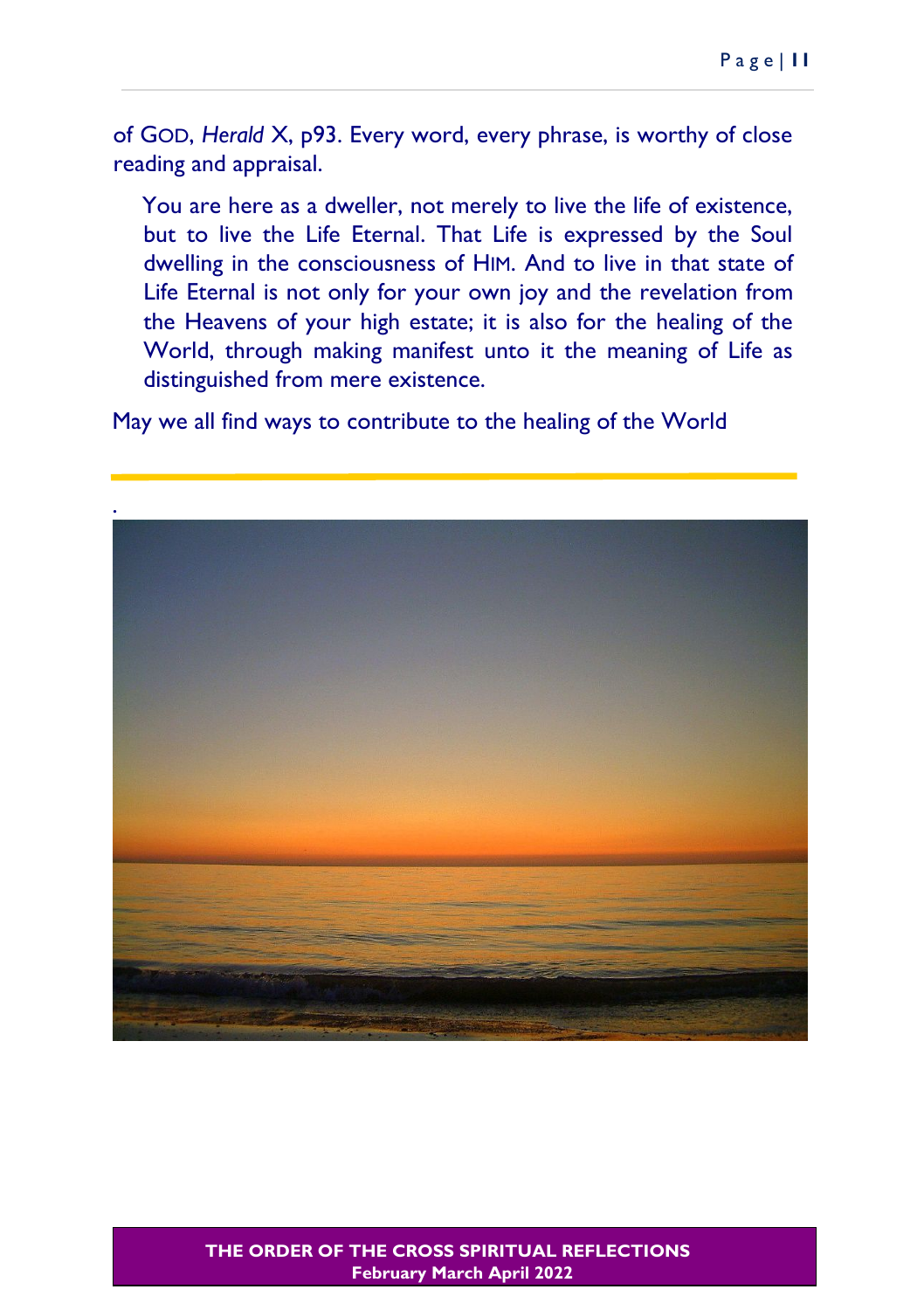# **Communal Sharing Circle:**

## **Services and Studies by Phone**

THE COMMUNAL SHARING CIRCLE is international and open to all. Join us as a reader or listener—all you need is a phone!

Readings taken from the books are referenced on the calendar below; others require a service document. To receive documents by mail or email, contact the Coordinator (see page 19)

TWO REGIONAL CALLS are scheduled to serve our global community :—

- I: North America, Australia and New Zealand 00:00 UTC
- II: North America and the UK / Europe 16:00 UTC

Local call times and dial-in numbers are listed on pages 19 and 20 below. If possible, please join us before the scheduled hour.

## **SCHEDULE**

#### **FEBRUARY**

| 6               | 181    | Communal Sharing - Ministrant: Jane Bennett<br>Divine Mysteries, p.104, 132 - "Angelic World; Colours" |
|-----------------|--------|--------------------------------------------------------------------------------------------------------|
| $\overline{13}$ | 1 & II | Communal Sharing - Ministrant: Jean Laverack<br>Divine Renaissance I, p.75-92 - "The Eternal Mystery"  |
| 20              | 1 & II | Spiritual Linking - Ministrant: Christopher Nye<br>Ezekiel, p.137-145 - "The Arising of Israel"        |
| 27              | 1 & II | Worship Service - Ministrant: John Blossom<br>"Heavenly Service" [document]                            |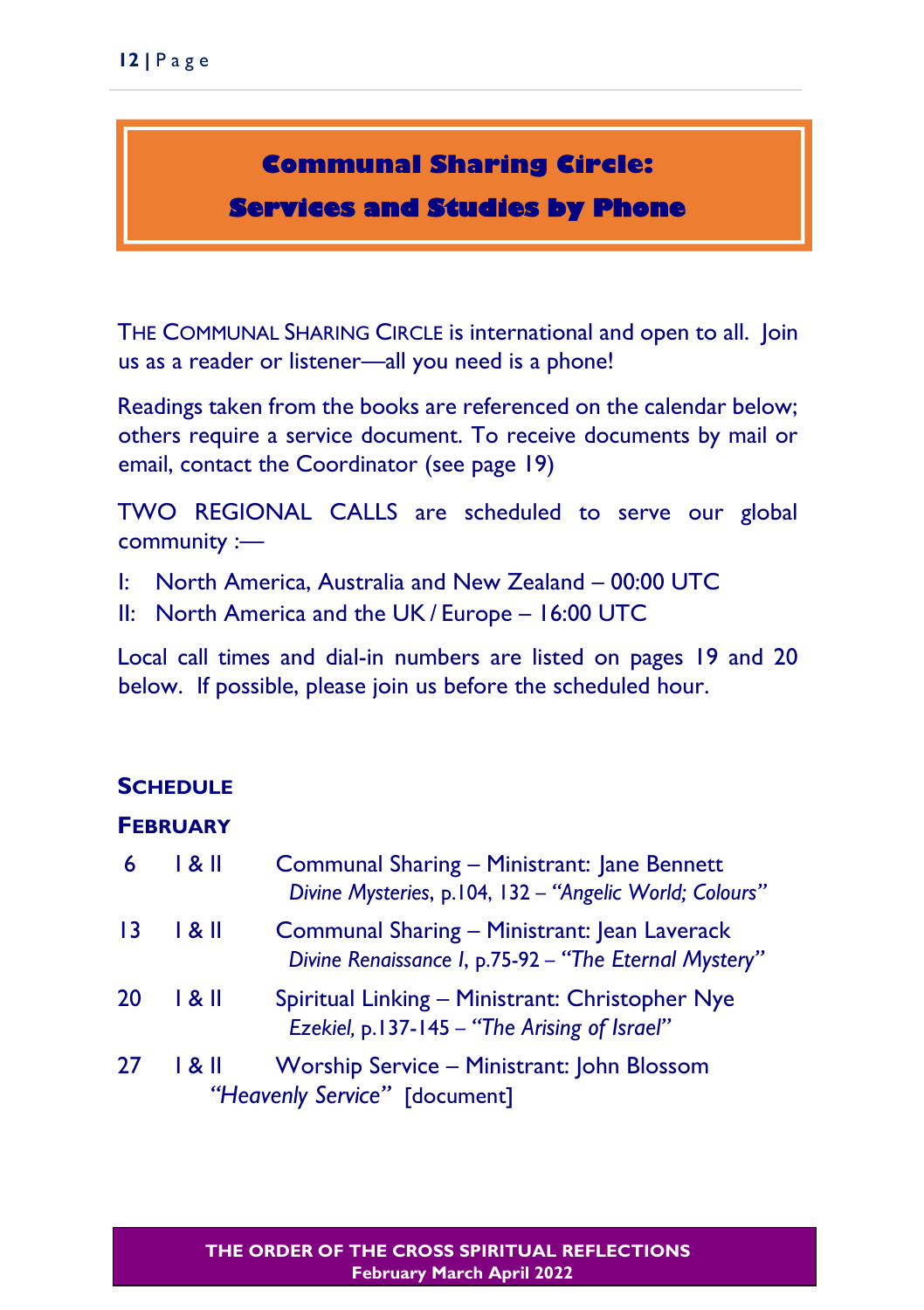#### **MARCH**

| 6               | 1 & II | Worship Service - Ministrant: Patricia Sherwood<br>"The Solar Mystery" [document]                      |
|-----------------|--------|--------------------------------------------------------------------------------------------------------|
| $\overline{13}$ | 1 & II | Communal Sharing - Ministrant: Lindajean Stewart<br>Herald 32, p.15-32 – "The Way Into the Holiest"    |
| 20              | 1 & II | Spiritual Linking - Ministrant: Christopher Nye<br>Herald 24, p.16-24 - "Upon Mount Moriah" (Pt. 1)    |
| 27              | 181    | <b>Worship Service - Ministrant: Elsie Danielsson</b><br>"Children of Judah, Luna and Sol" [document]  |
| <b>APRIL</b>    |        |                                                                                                        |
| 3               | 181    | Communal Sharing - Ministrant: Christa Lewin<br>Herald 30, p.2-20 - "Prayer and Fasting"               |
| $\overline{10}$ | 181    | <b>Worship Service - Ministrant: June Young</b><br>"Divine Liturgy" [document]                         |
| 17              | 181    | Spiritual Linking - Ministrant: Christopher Nye<br>Herald 24, p.24-34 - "Upon Mount Moriah" (Pt. 2)    |
| 24              | 1 & II | Communal Sharing – Ministrant: Richard Palmer<br>Divine Renaissance I, p.97-107 - "The Worship of GOD" |

LOCAL CALL TIMES – Communal Sharing calls are scheduled yearround on Universal Time (UTC=GMT). To find your local call-in time, refer to schedule A or B (page 20) according to whether your area is currently observing Standard or Daylight Savings Time.

NOTE: Clocks "spring forward" on March 13th in North America and on March 27<sup>th</sup> in the UK and other European countries. In Australia and NZ clocks "fall back" to Standard Time on April 3rd.

FOR MORE INFORMATION and to receive service documents by mail or email, please contact the Communal Sharing Coordinator:

Esther Gowan • esthergowan@earthlink.net • (1) 805-542-9133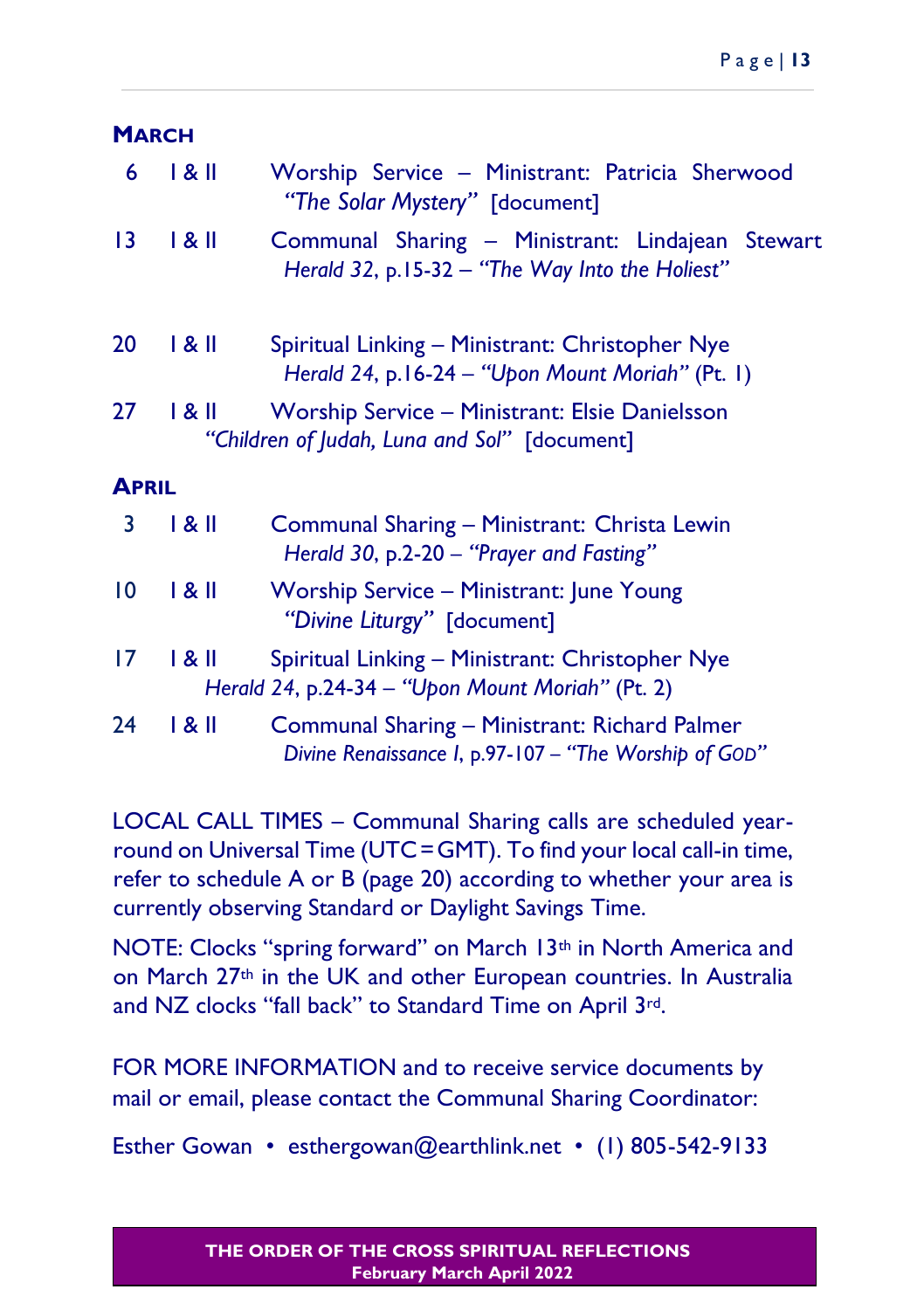| <b>A</b> – Daylight Saving Time  | <b>B</b> – Standard Time in    |
|----------------------------------|--------------------------------|
| in Northern Hemisphere;          | <b>Northern Hemisphere;</b>    |
| <b>Standard Time in Southern</b> | <b>Daylight Saving Time in</b> |
| <b>Hemisphere</b>                | <b>Southern Hemisphere</b>     |
| $IA: 00:00$ UTC (=GMT)           | $IB: 00:00$ UTC (=GMT)         |
| 5 pm PDT (Sat. eve.)             | 4 pm PST (Sat. eve.)           |
| 8 pm EDT (Sat. eve.)             | 7 pm EST (Sat. eve.)           |
| 8 am AWST                        | 8 am AWST                      |
| 10 am AEST                       | 11 am AEDT                     |
| 12 pm NZST                       | I pm NZDT                      |
| II A: 16:00 UTC                  | II B: 16:00 UTC                |
| 9 am PDT                         | 8 am PST                       |
| 12 pm EDT                        | 11 am EST                      |
| 5 pm BST (U.K.)                  | 4 pm GMT (U.K.)                |
| (12 am next day AWST)            | (12 am next day AWST)          |
| (4 am next day NZST)             | (5 am next day NZDT)           |

| <b>INTERNATIONAL PHONE NUMBERS</b>                        |                     |  |  |  |
|-----------------------------------------------------------|---------------------|--|--|--|
| <b>FOR COMMUNAL SHARING CALLS</b>                         |                     |  |  |  |
| <b>COUNTRY</b>                                            | <b>PHONE NUMBER</b> |  |  |  |
| Australia                                                 | (0) 2 8355 1039     |  |  |  |
| Canada                                                    | $(1)$ 647-497-9379  |  |  |  |
| <b>France</b>                                             | (0) 1 70 95 05 85   |  |  |  |
| Ireland                                                   | $(0)$ 19 030 050    |  |  |  |
| New Zealand                                               | $(0)$ 9 925 0481    |  |  |  |
| Sweden                                                    | (0) 853 527 817     |  |  |  |
| <b>United Kingdom</b>                                     | (0) 330 221 0099    |  |  |  |
| <b>United States</b>                                      | $(1)$ 646-749-3117  |  |  |  |
| <b>ACCESS CODE: 506-112-581 #</b><br>(same for all areas) |                     |  |  |  |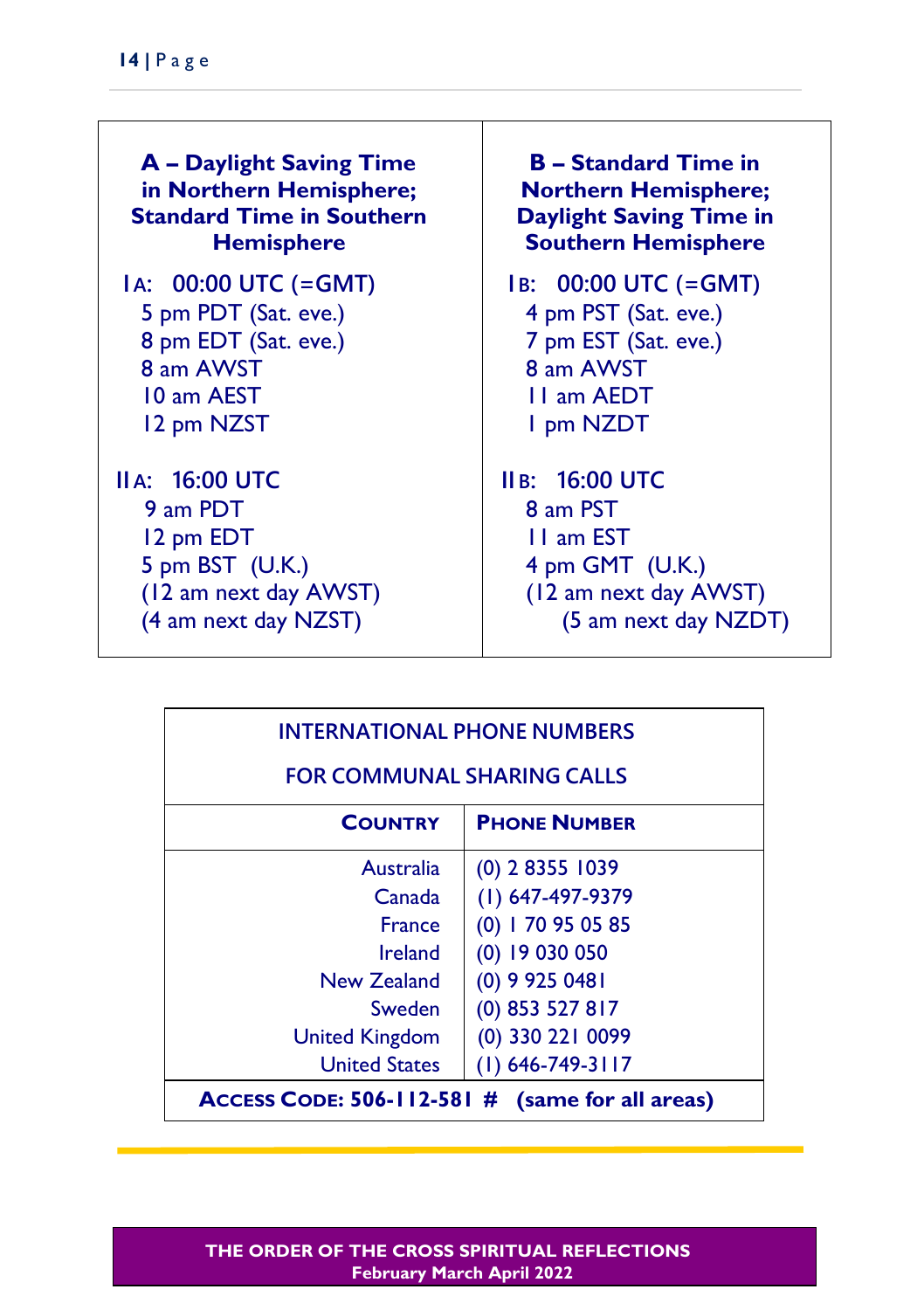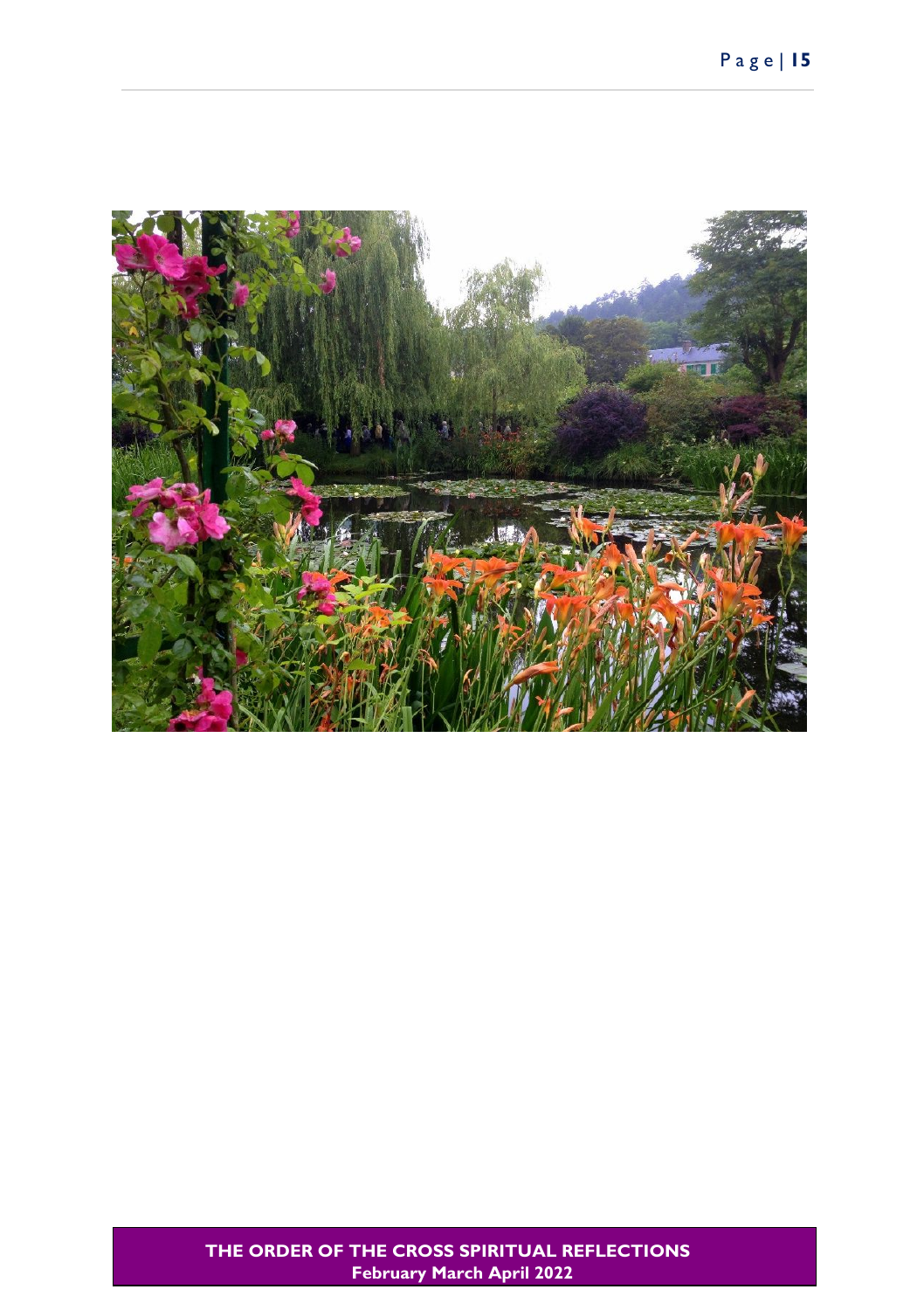### **Spiritual Reflections Publication Timetable**

| <b>Issues will be</b><br>published in the<br>first week of: | The three month<br>period the issue<br>will cover |
|-------------------------------------------------------------|---------------------------------------------------|
|                                                             | May                                               |
| May                                                         | June                                              |
|                                                             | <b>July</b>                                       |
|                                                             | <b>August</b>                                     |
| <b>August</b>                                               | <b>September</b>                                  |
|                                                             | <b>October</b>                                    |
|                                                             | <b>November</b>                                   |
| <b>November</b>                                             | <b>December</b>                                   |
|                                                             | <b>January</b>                                    |
|                                                             | <b>February</b>                                   |
| <b>February</b>                                             | <b>March</b>                                      |
|                                                             | April                                             |

**The next issue of Spiritual Reflections will be published at the beginning of May 2022.**